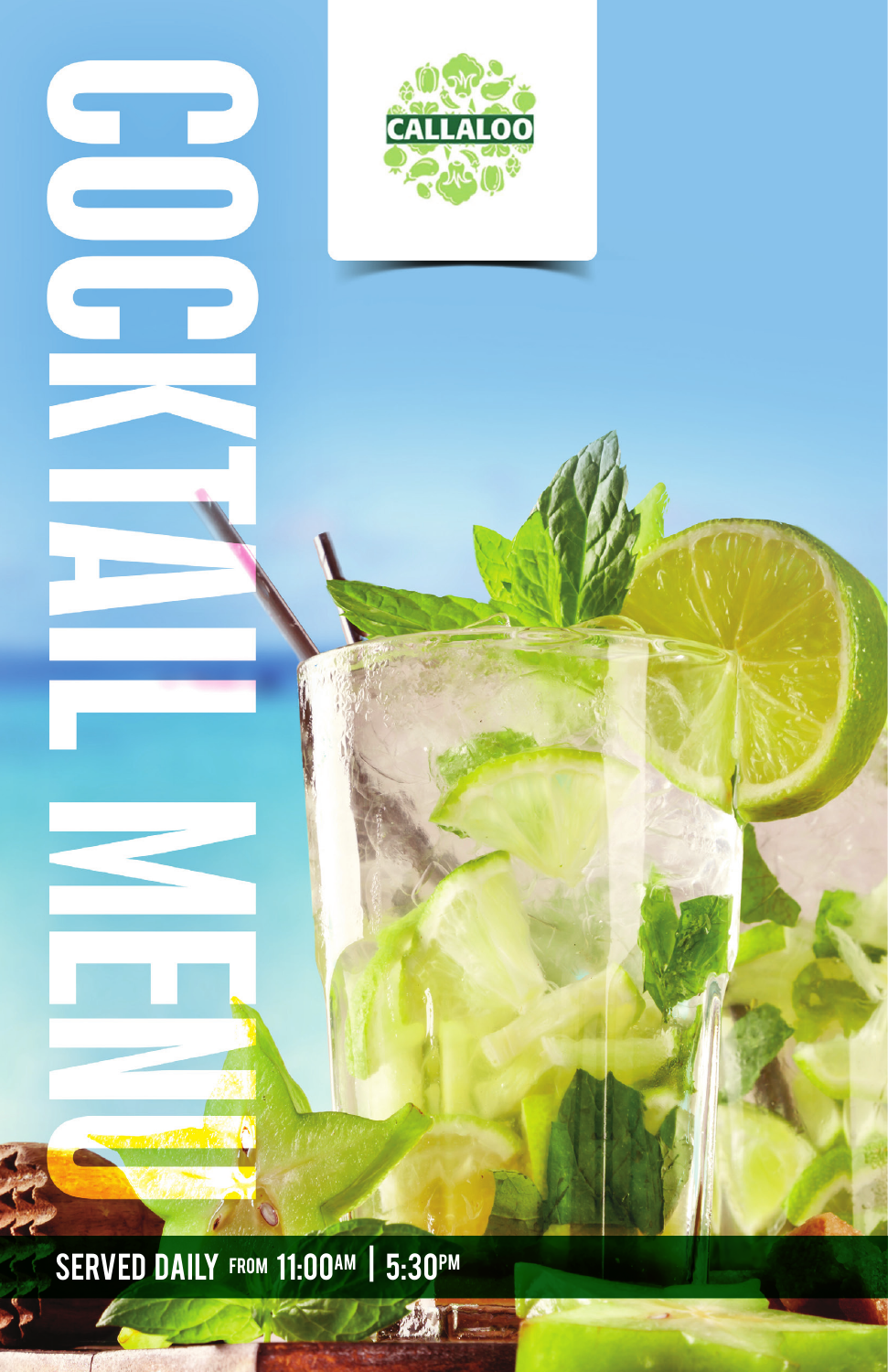| Piton $\sim$ St. Lucia's only local beer of choice |              | \$5.50        |
|----------------------------------------------------|--------------|---------------|
| <b>Piton Draft</b>                                 |              | \$7.50        |
| Heineken                                           |              | \$5.75        |
| <b>Heineken Draft</b>                              |              | \$7.50        |
| <b>Red Stripe</b>                                  |              | \$8.25        |
| Corona                                             |              | \$8.25        |
| Guinness                                           |              | \$6.00        |
| <b>Bucket of 5 Heinekens</b>                       |              | \$27.50       |
| <b>Bucket of 5 Pitons</b>                          |              | \$25.00       |
| Piton Shandy                                       |              | \$5.00        |
| <b>HOUSE WINES</b>                                 | <b>GLASS</b> | <b>BOTTLE</b> |
| <b>SPARKLING WINE</b>                              |              |               |
| Prosecco, Serena                                   | \$9.50       | \$57.50       |
| <b>ROSÉ WINE</b>                                   |              |               |
| Beringer White Zinfandel, (California)             | \$9.25       | \$45.00       |
| M de Minuty Provence Rosé, (France)                | \$11.50      | \$57.50       |
| <b>WHITE WINE</b>                                  |              |               |
| Montes Sauvignon Blanc, (France)                   | \$9.25       | \$45.00       |
| Santori Pinot Grigio, Fruili, (Italy)              | \$12.75      | \$63.25       |
| <b>Stone Cellars Chardonnay</b>                    | \$10.50      | \$51.75       |
| <b>RED WINE</b>                                    |              |               |
| Alamos by Catena Malbec, (Argentina)               | \$10.50      | \$51.75       |
| La Baume Merlot, (France)                          | \$10.50      | \$51.75       |
| Carmen Reserve Cabernet Sauvignon                  | \$12.75      | \$63.25       |
| WATER                                              |              |               |
| Blue Waters 1.5 ml                                 |              | \$5.00        |
| Blue Waters 300 ml                                 |              | \$3.25        |
| San Pellegrino 1.5                                 |              | \$11.50       |

## SERVED DAILY FROM 11:00AM | 5:30PM

COLAR HEND

٦

NASI<br>Nas

*Prices are in US Dollars and are subject to 10% Tax and 10% Service Charge*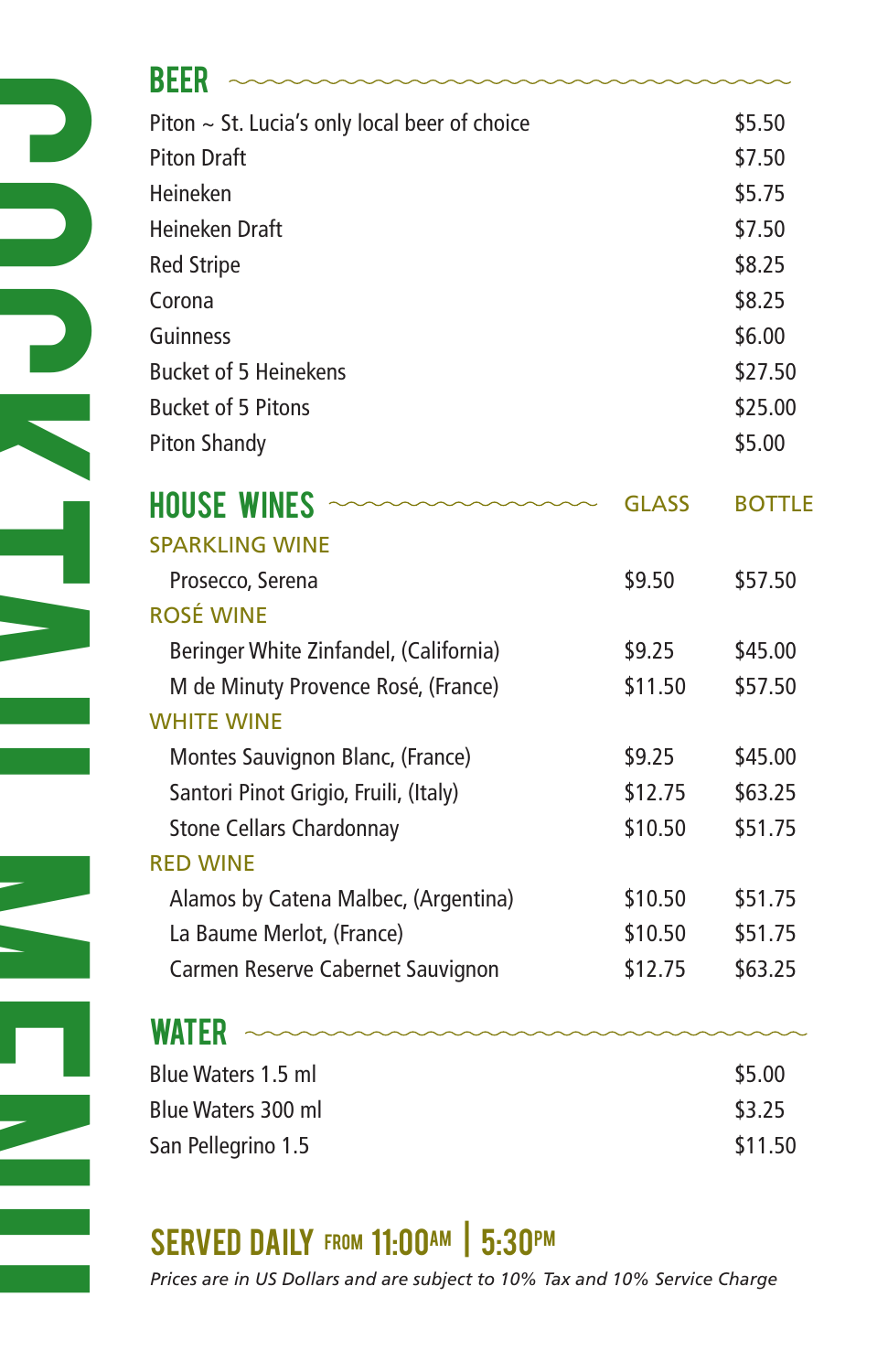| VODKA                                                                                       |         |
|---------------------------------------------------------------------------------------------|---------|
| Finlandia, Smirnoff                                                                         | \$10.50 |
| Absolut                                                                                     | \$12.75 |
| GIN ~~~~~~~~~~~~~~~~~~~~~~                                                                  |         |
| <b>Beefeater</b>                                                                            | \$10.50 |
| Tanqueray                                                                                   | \$12.75 |
| <b>SCOTCH</b><br>mmmmm                                                                      |         |
| Johnny Walker Red Label                                                                     | \$13.75 |
| Johnny Walker Black Label                                                                   | \$17.25 |
| <b>Dewars White Label</b>                                                                   | \$11.50 |
| $RUM \sim \sim \sim \sim \sim \sim \sim \sim \sim \sim$                                     |         |
| Crystal, Bounty, Kokonut Rum                                                                | \$10.00 |
| Bacardi Dark, White & Lemon                                                                 | \$10.50 |
| <b>Mount Gay Eclipse</b>                                                                    | \$10.50 |
| mmmmmm<br>TEQUILA                                                                           |         |
| Montezuma White & Gold                                                                      | \$10.00 |
| Sauza White & Gold                                                                          | \$12.75 |
| LIQUEURS ~~~~~~~~~~~~~~~~~                                                                  |         |
| Cointreau, Kahlua, Amaretto, Baileys                                                        | \$11.00 |
| NON ALCOHOLIC BEVERAGES ~~~~~~~~~~~~~~~~                                                    |         |
| <b>Select Juices</b>                                                                        | \$5.75  |
| Bentley, Lime Squash                                                                        | \$5.75  |
| Scorpion, Fruit Punch                                                                       | \$7.00  |
| Coke/Diet Coke, Sprite, Ginger Ale, Soda Water                                              | \$5.75  |
| San Pellegrino Tonic Water                                                                  | \$5.75  |
| <b>SIGNATURE COCKTAILS</b>                                                                  | \$15.00 |
| Landings Ice Tea Amaretto, Triple Sec, Pineapple Juice, Orange<br>Juice, Grenadine Droplets |         |
| Passiontini White Rum, Ginger, Lime, Passion Fruit Juice, Sugar                             |         |
| Caribbean Breeze Chairman's White, Coconut Rum, Passion Fruit                               |         |

*Prices are in US Dollars and are subject to 10% Tax and 10% Service Charge*

Juice, Cranberry Juice